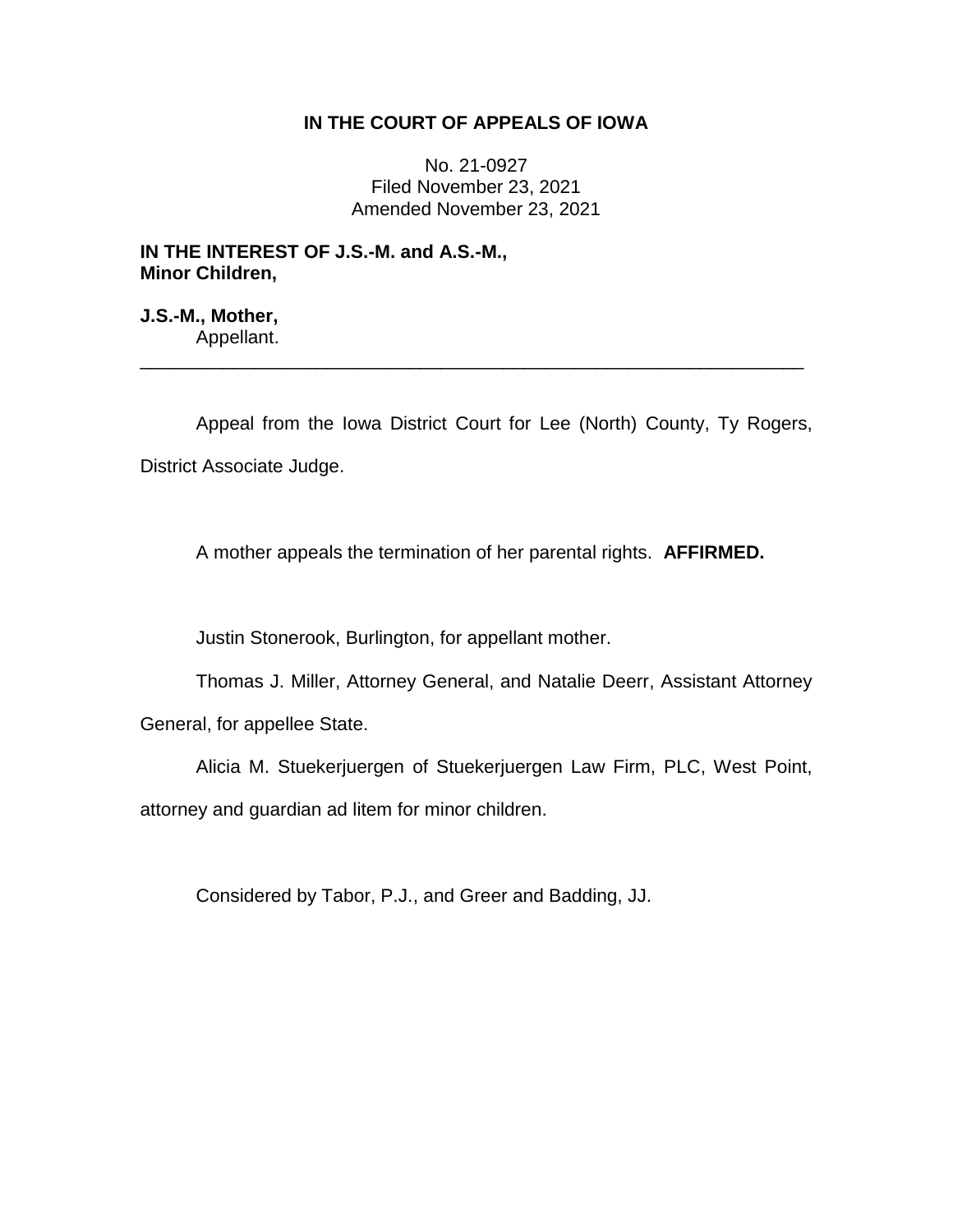# **BADDING, Judge.**

 $\overline{a}$ 

After their children had been out of parental custody for nineteen months, the juvenile court found the parents' efforts toward reunification came "too little and too late" to delay permanency any longer. Given the lack of progress by both parents, the court ordered the termination of their rights. The mother separately appeals.<sup>1</sup> Because these young children need permanency now, we affirm the termination of her parental rights.

### *I. Background Facts and Proceedings*

J.S.-M. and A.S.-M., born in 2013 and 2015, were removed from their mother's care in the fall of 2019 after the mother admitted using methamphetamine and marijuana while caring for them. There were also concerns about her mental health, her ability to safely supervise the children, and her lack of stable housing. When the Iowa Department of Human Services (DHS) first became involved with the family, the mother threatened to kill the child protective worker assigned to her case. She was aggressive and showed a "rapid change of emotions/facial expressions." Based on her erratic behavior, DHS required her to submit to drug testing and allowed only supervised visits with the children. In early September, the mother tested positive for drugs.

From the start, the mother refused to cooperate with safety planning and services. Within a month, she had missed multiple visits with the children as well

2

<sup>1</sup> We recently affirmed the termination of the father's parental rights in *In re J.S.-M. and A.S.-M.*, No. 21-0927, 2021 WL 4304213 (Iowa Ct. App. Sept. 22, 2021). The mother timely filed a motion for rehearing after we noted she was not a party to that appeal. The supreme court granted the motion in mid-October. We will address only the mother's arguments in this appeal.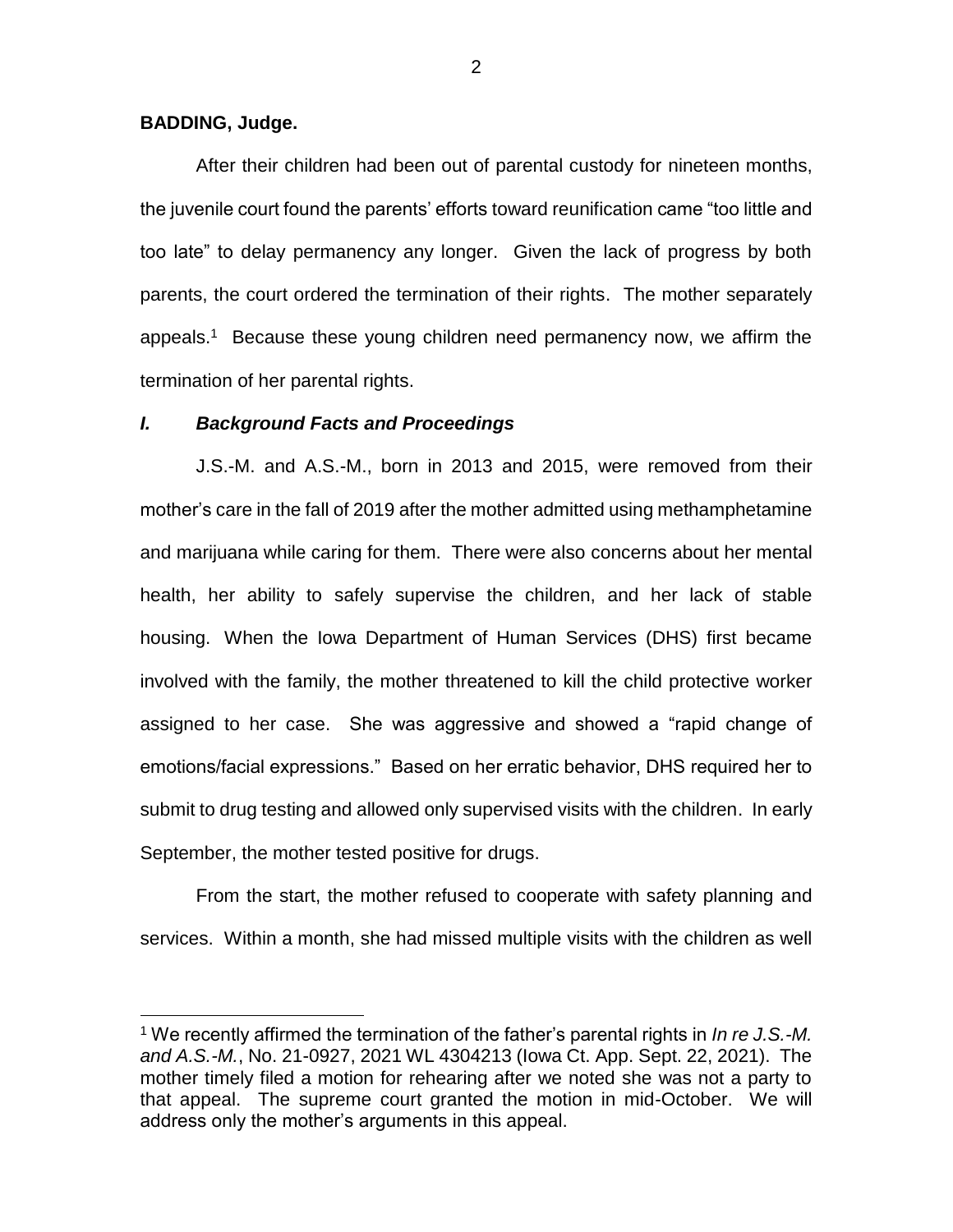as family team meetings. She rarely communicated with providers about her whereabouts or reasons for being absent. When she did respond, she would either hang up or slam the door on them. She did not attend the October hearing in which J.S.-M. and A.S.-M. were adjudicated children in need of assistance. *See* Iowa Code § 232.96 (2019).

The mother continued to have minimal involvement in the case after the children were adjudicated. Before the dispositional review hearing in early May 2020, which the mother did not attend, the DHS caseworker submitted a report to the court summarizing her lack of progress toward reunification: "[The mother] continues to be homeless and is not engaged in services. [She] appears to continue to abuse substances and is not being treated for her mental health diagnoses. Her behaviors continue to be aggressive and erratic in nature."

Despite those ongoing issues, the court gave the parents another six months to work toward reunification at the August permanency hearing. Its reasoning was focused more on the father's response to services and had little to do with any progress on the mother's part. Although she had entered a transitional housing facility earlier that summer, the mother was evicted after a month "for multiple counts of disrespect and then threatening physical violence towards the owner and toward other women in the house." Soon after her eviction, the mother was arrested for possession of methamphetamine. Just a few days after her release from jail on that charge, she was arrested again—this time for assaulting her boyfriend with a knife. She was then pregnant with their child.

It wasn't until after her release from jail in late October that the mother showed some willingness to change. She began attending weekly supervised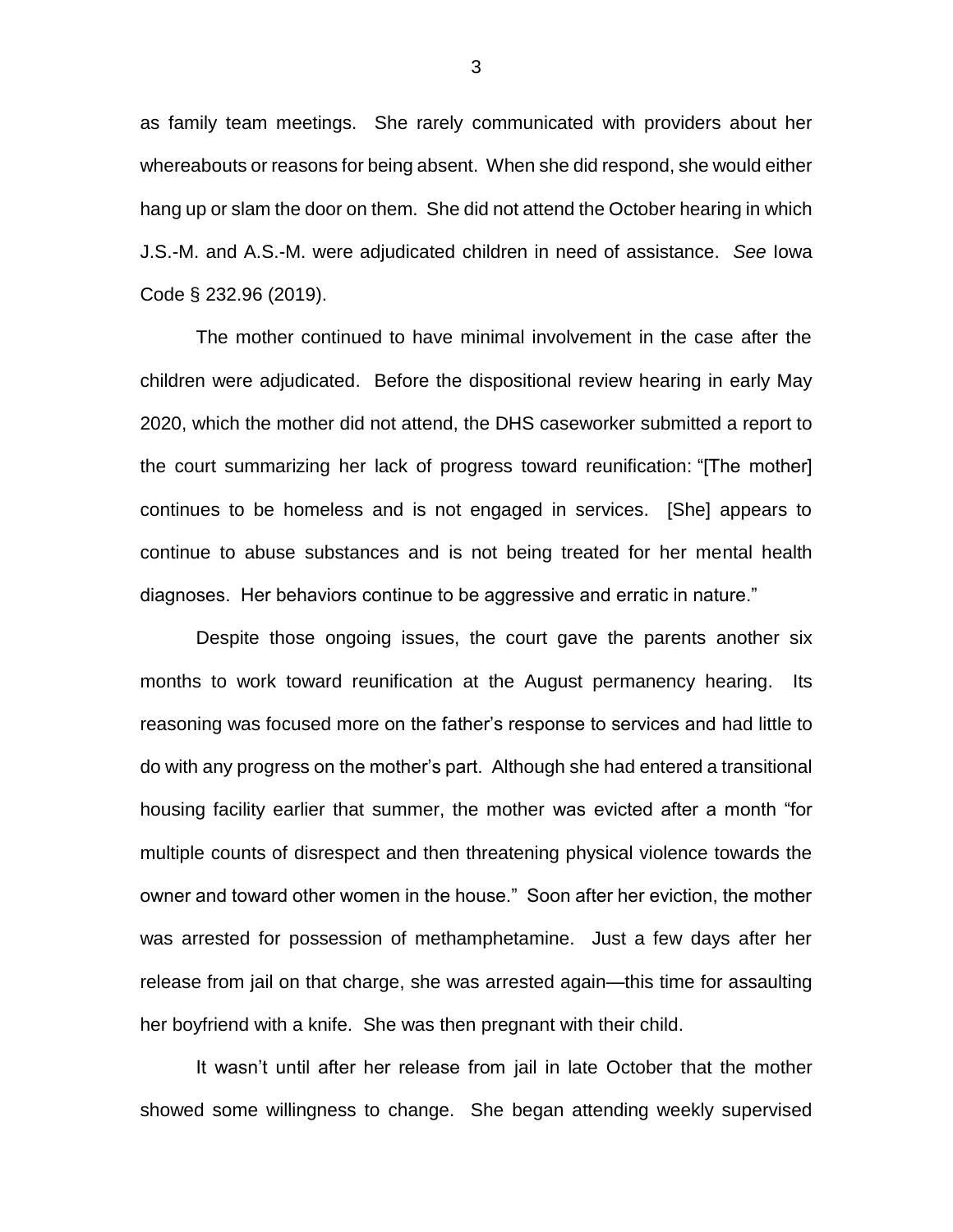visits and sometimes met with a substance-abuse counselor. While her participation improved, she remained without a home or job. She was often overwhelmed and emotional during her interactions with the children, which service providers attributed to her unaddressed mental-health issues.

In late December, she entered a residential substance-abuse treatment facility. Unfortunately, the mother regressed during her stay there. According to providers, she was "a bully to other peers and their children." She was once "caught kicking at a two year old," which prompted a disciplinary plan. She exhibited "childlike behaviors," such as "growling aggressively at staff." Because the staff felt that her mental-health issues were interfering with her treatment, they discharged her from the facility in March 2021, just a few weeks before the termination hearing. She moved into a rent-free apartment with her two-month-old infant the same day as her discharge.

After a two-day hearing in April, the juvenile court granted the State's petition to terminate the mother's parental rights under Iowa Code section 232.116(1), paragraphs (e) and (f) (2021). The court believed a few weeks on her own was not enough for the mother to establish stability and consistency, particularly when combined with her continuing mental-health and substance-abuse concerns. The court also found delaying permanency was not in the children's best interests, given their young age and increasing behavioral problems since the case began. The mother now appeals those rulings.

### *II. Analysis*

We review orders terminating parental rights de novo. *In re A.B.*, 957 N.W.2d 280, 293 (Iowa 2021). It is the State's burden to prove the grounds for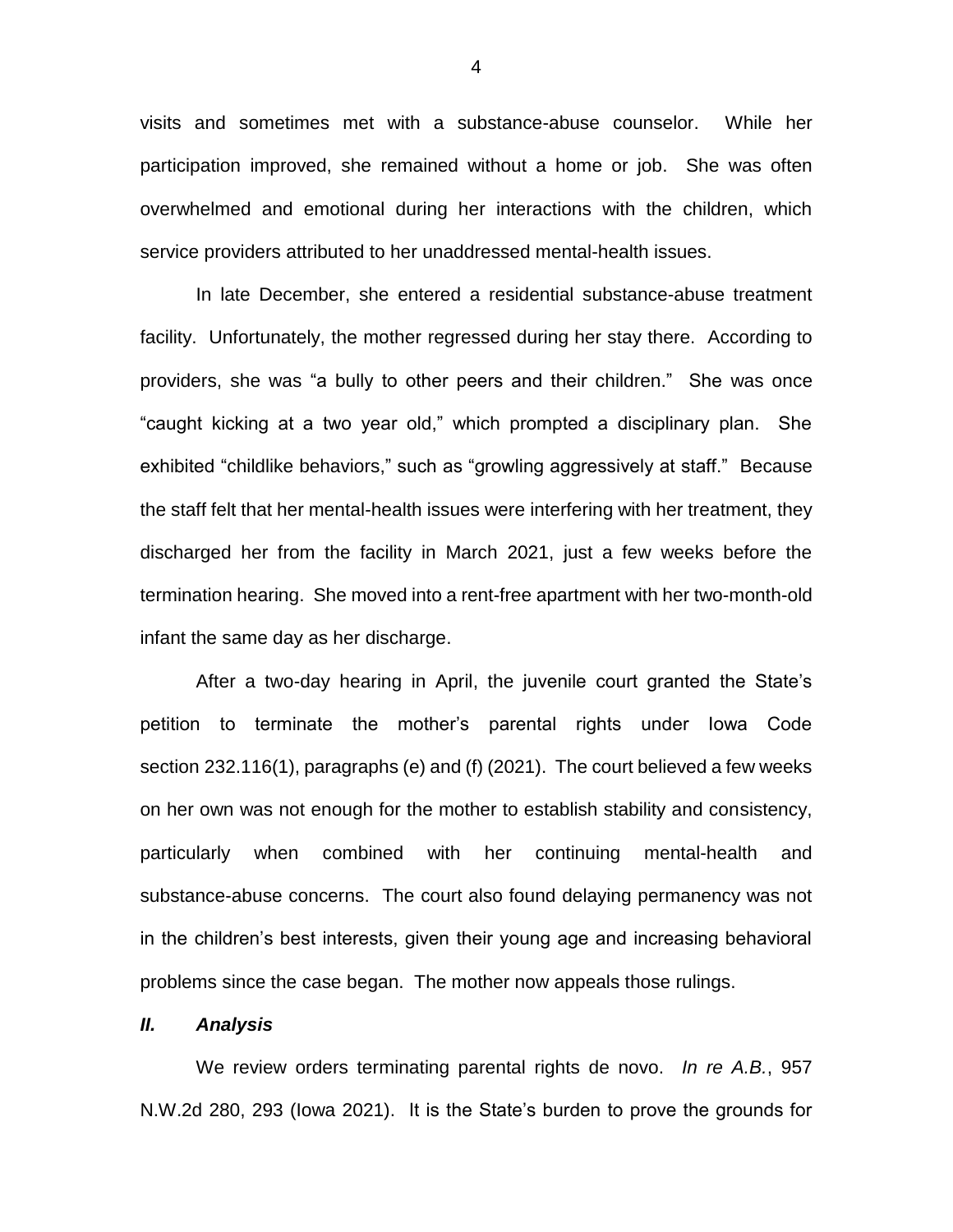termination by clear and convincing evidence. *Id.* In reviewing the termination of a parent's rights, we focus on three steps. First, we address whether the State proved a statutory ground for termination under section 232.116(1). *In re P.L.*, 778 N.W.2d 33, 40 (Iowa 2010). If so, we turn to the framework in section 232.116(2) to determine whether termination is in the children's best interests. *Id.* If the best-interests factors support termination, we then consider whether to apply any exceptions under section 232.116(3) to preserve the parent-child relationship. *Id.* at 41. The mother challenges each of these steps in the termination process.

#### *A. Statutory Grounds*

We start with the mother's challenge to the grounds for termination. Although the juvenile court relied on two alternatives, we may affirm on any ground supported by the record. *In re A.B.*, 815 N.W.2d 764, 774 (Iowa 2012). Thus, we will consider the sufficiency of the evidence only as it relates to section 232.116(1)(f). The mother contests the fourth element, claiming the State failed to prove by clear and convincing evidence that the children could not be returned to her custody. Iowa Code  $\S$  232.116(1)(f)(4).

In support of this claim, the mother highlights her recent progress since her release from jail, contending she

attended all visits post-incarceration that were offered. She attended counseling with the children, and obtained safe and appropriate housing for the children. . . . [She] has managed her medications during and after her pregnancy, has been attending sessions with a psychiatrist, has been attending [Narcotics Anonymous] meetings, and has been fully participating in Family Treatment Court. She has also remained sober since her incarceration.

She concludes that finding "the children are at risk because of [her] mental condition or drug abuse ignores the many positive steps that [she] has taken since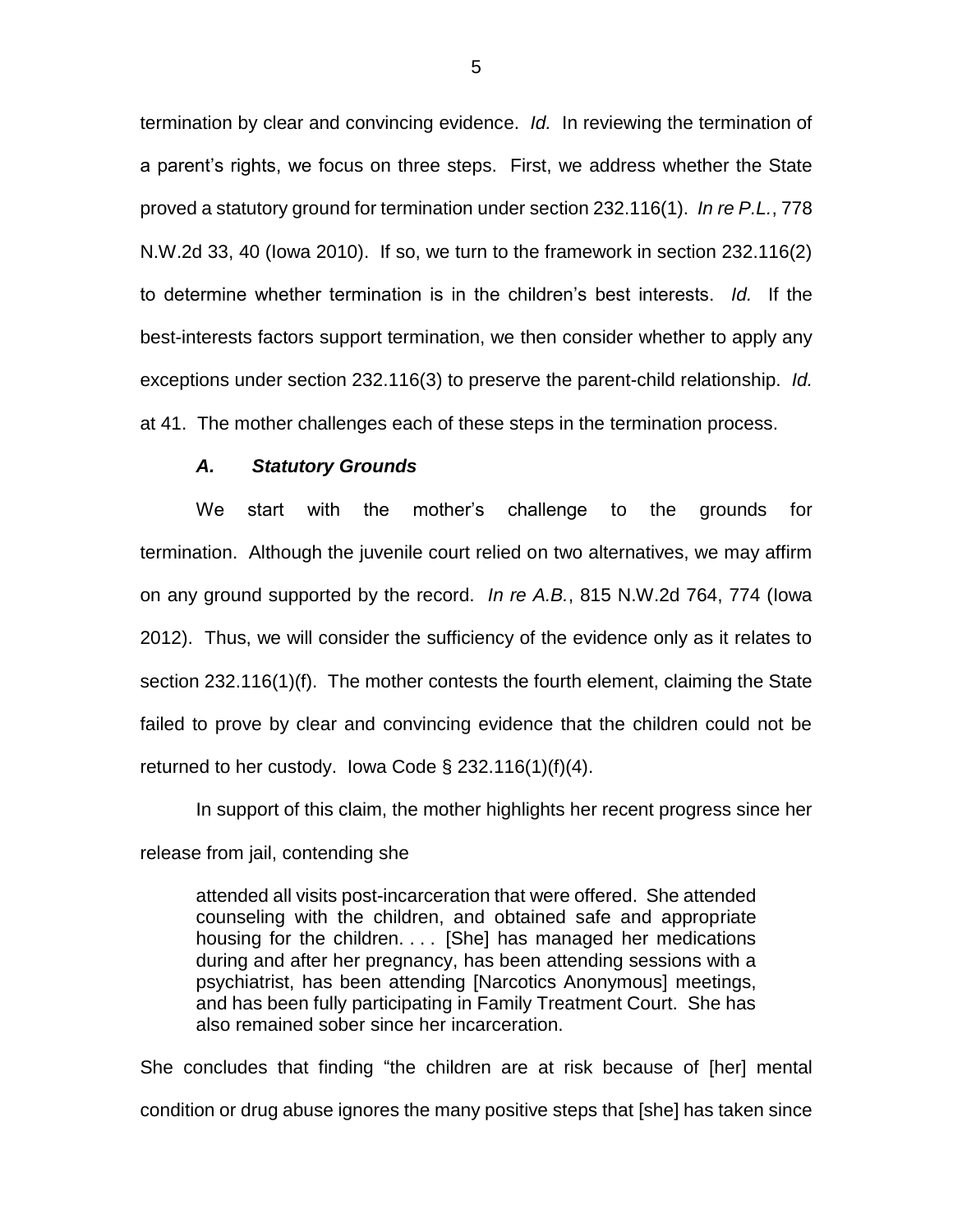October 2020." We agree she has taken recent positive steps, and we applaud her for those efforts. But she glosses over facts that show her mental health and drug addiction still present a threat to the children's safety.

The mother did not begin making an effort to resume custody until after she was arrested for possession of methamphetamine and assaulting her boyfriend with a knife. These arrests occurred nearly a full year after the children were removed from her care—a year in which she was mostly absent from their lives. While the mother did achieve sobriety toward the end of the case, she did so in two structured environments: jail and inpatient treatment. *See In re N.F.*, 579 N.W.2d 338, 341 (Iowa Ct. App. 1998) ("Where the parent has been unable to rise above the addiction and experience sustained sobriety in a noncustodial setting, and establish the essential support system to maintain sobriety, there is little hope of success in parenting."). Her unsuccessful discharge from inpatient treatment is also concerning in light of the treatment provider's opinion that her unresolved mental-health needs were interfering with her progress in treatment. Plus, the service coordinator for the facility noted the mother was only "minimally participating in treatment, . . . and was argumentative with staff and non-adherent to the general rules of the house . . . , often taking the phone in her room, not completing chores assigned to her, and arguing about attending group therapy." This does not give us much hope about the mother's ability to sustain her sobriety outside of a structured setting. *See In re T.B.*, 604 N.W.2d 660, 662 (Iowa 2000) ("The future can be gleaned from evidence of the parents' past performance and motivations.").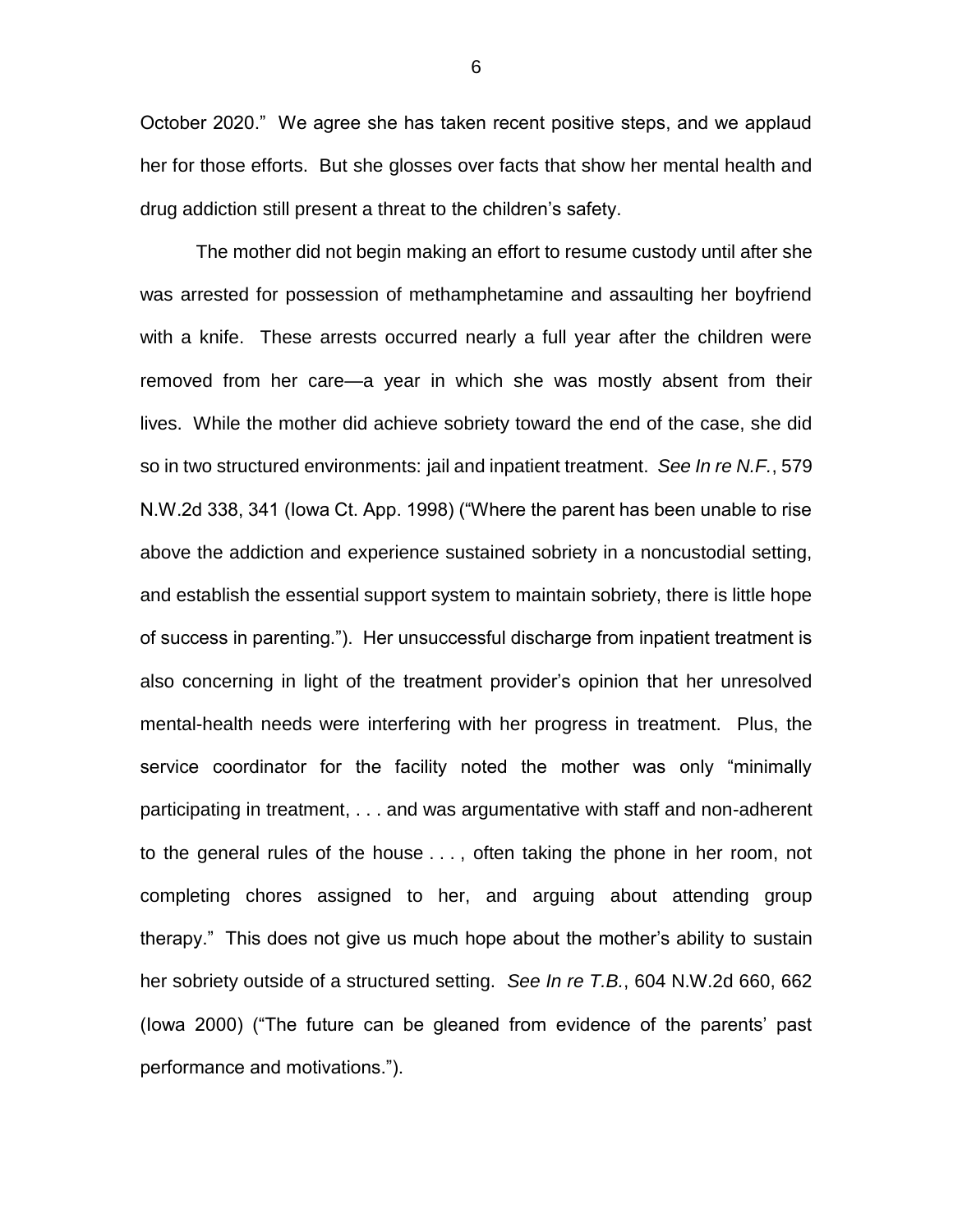From the outset of the case, the mother reported that she used drugs to self-medicate her mental-health conditions, which, according to her, included schizophrenia, bipolar disorder, borderline personality, attention deficit hyperactivity disorder, depression, and anxiety. As her DHS case manager testified:

If these mental health diagnoses aren't addressed, then she could potentially relapse and start self-medicating with illegal substances again, like she said she did in the past, which is why she said she started using meth again, and plus her behaviors tend to exacerbate. She can go from laughing to crying to angry and—really quickly. Her emotions kind of get away from her, get out of control, when she's not taking her medicine.

More than a year and a half after these services were first recommended, the mother had yet to obtain a mental-health evaluation, effectively manage her medications, or consistently engage in counseling. Up until the time of the termination hearing, service providers continued to observe erratic and aggressive behaviors that were affecting the mother's interactions with the children.

The mother points out what she believes to be an inconsistency in allowing her infant to remain in her care but not returning her two older children to her custody, questioning: "If the two children at issue are in danger from neglect, mental injury from actions of the Mother, or are in danger from the Mother's mental condition or drug abuse, would it then not be true of the newborn?" But as we have observed, "Even though a mother may be able to parent some of her children does not necessarily mean she is capable of providing appropriate care to all her children." *In re T.J.O.*, 527 N.W.2d 417, 421 (Iowa Ct. App. 1994).

The record shows the mother could not provide appropriate care to these children because her unresolved mental-health and substance-abuse issues put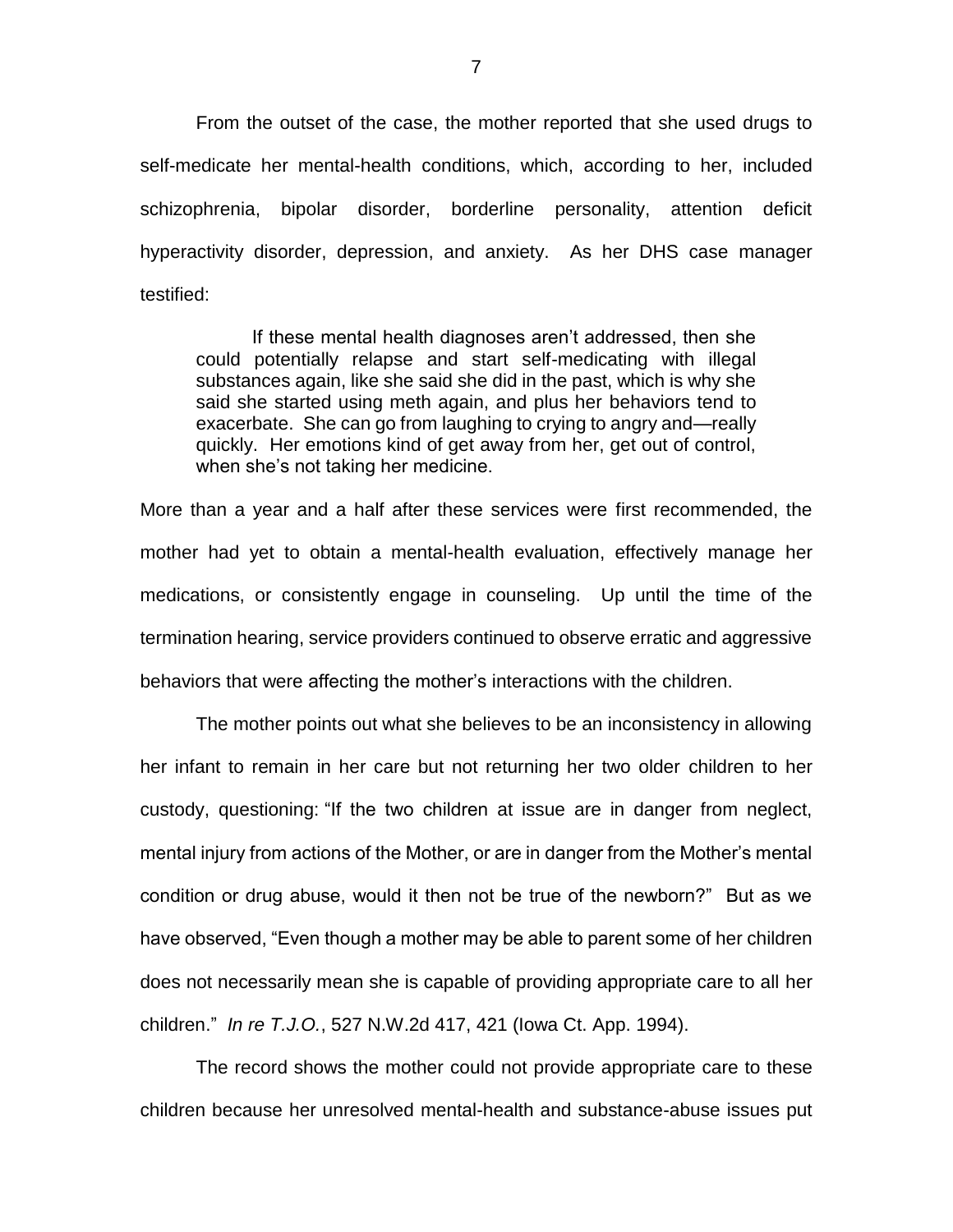them at risk of continued harm. *See In re M.M.*, 493 N.W.2d 812, 814 (Iowa 1992) (noting termination is warranted when there is "risk of probable harm"). We accordingly find the State's evidence supports termination of her parental rights under section 232.116(1)(f).

# *B. Best Interests*

Turning to the next step, we must decide whether termination is in the children's best interests. We look to section 232.116(2) for guidance:

In considering whether to terminate the rights of a parent under this section, the court shall give primary consideration to the child's safety, to the best placement for furthering the long-term nurturing and growth of the child, and to the physical, mental, and emotional condition and needs of the child.

In weighing those factors, we may also consider "[w]hether the parent's ability to provide the needs of the child is affected by the parent's mental capacity or mental condition." Iowa Code § 232.116(2)(a). "[W]e cannot deprive a child of permanency after the State has proved a ground for termination under section 232.116(1) by hoping someday a parent will learn to be a parent and be able to provide a stable home for the child." *P.L.*, 778 N.W.2d at 41. Consistent with that precedent, the juvenile court decided the mother's progress came too late and termination was thus in the children's best interests. Challenging that determination, the mother argues there is no need to wait for her to become a suitable parent and provide a stable home. She asserts "she has shown that she can accomplish this, and did accomplish this in a timely manner."

But it is not timely to start facing serious substance-abuse and mental-health issues just before the termination hearing. While the mother did obtain her own housing, the juvenile court could not deem it safe, noting "she has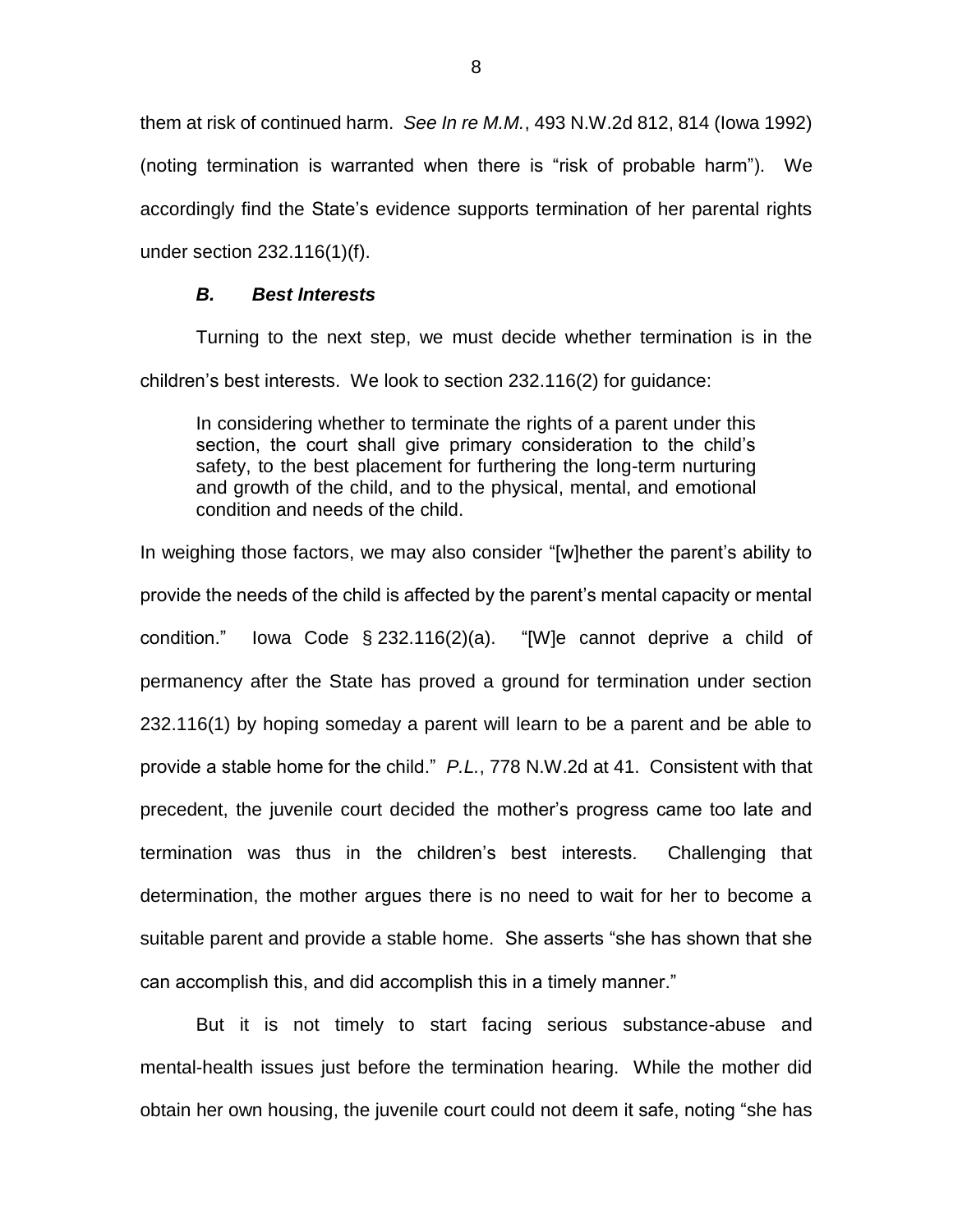only been out and living on her own for a few weeks." We agree that a few weeks is not enough time to assess the stability of her home environment. And given the trajectory of the case, we are not convinced the mother is ready to be a full-time parent either. She was "easily frustrated" and "quick to anger" with the children during visits. In a DHS report to the court two weeks before the hearing, the case manager expressed concern that the mother could not recognize the impact her actions and attitude had on the children. Even more telling, after nineteen months of intervention, service providers did not believe the mother had "the parental capacity to care for the [children]" or provide them with long-term stability. Considering the relevant statutory factors, we conclude termination is in the children's best interests. *See In re J.E.*, 723 N.W.2d 793, 802 (Iowa 2006) (Cady, J., concurring specially) (explaining the children's safety and need for permanent home are the "defining elements" in determining best interests).

# *C. Closeness of Parent-Child Relationship*

Having found a ground for termination exists and termination is in the children's best interests, we must then consider whether any of the permissive factors in section 232.116(3) apply here. *See In re A.M.*, 843 N.W.2d 100, 113 (Iowa 2014) (noting courts have discretion to decide whether to preserve the parent-child relationship in some cases). The mother relies on paragraph (c), which allows the juvenile court to preserve a parent's rights if clear and convincing evidence shows "the termination would be detrimental to the child at the time due to the closeness of the parent-child relationship." Iowa Code § 232.116(3)(c). The record does not support that contention.

9